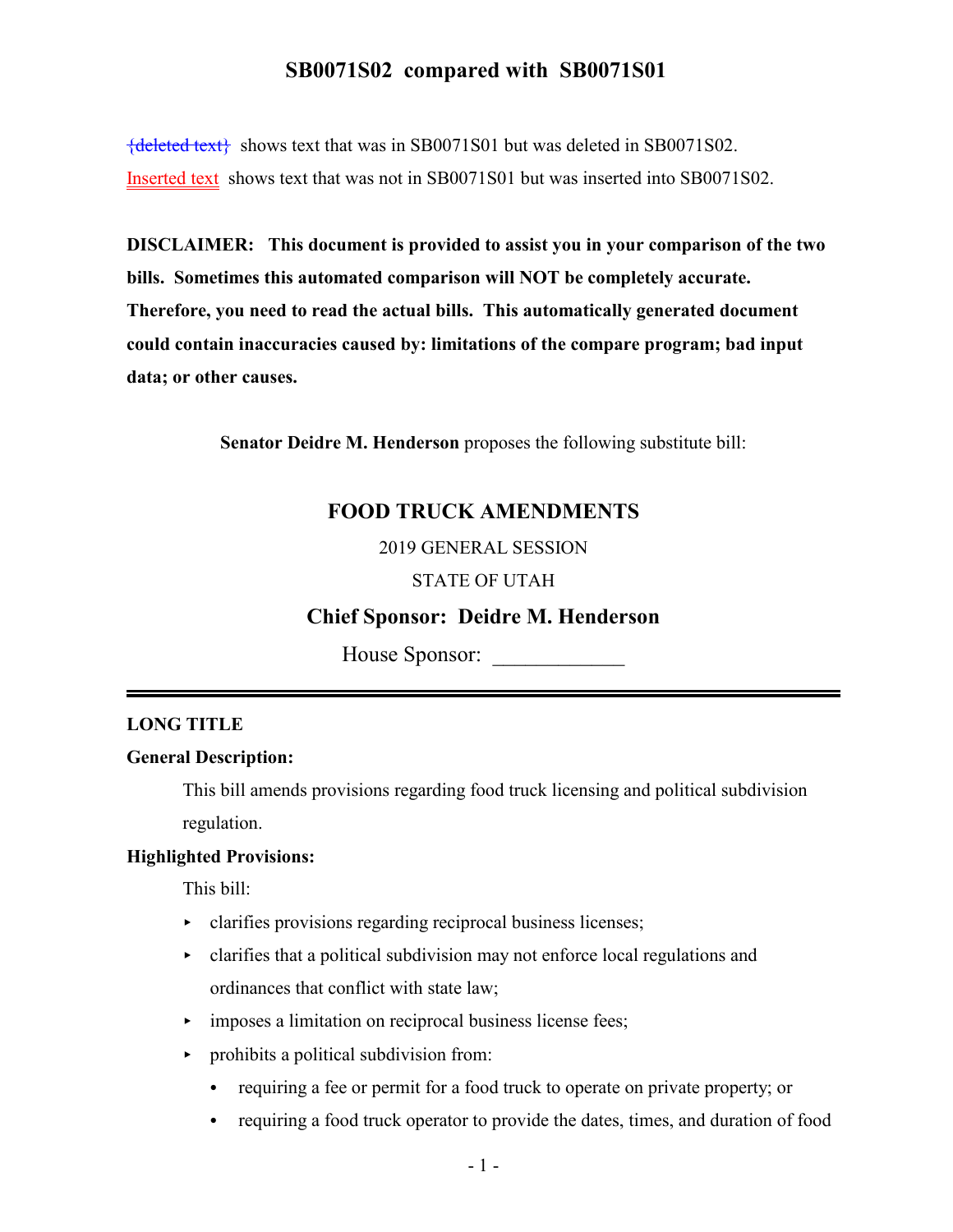truck operation;

- $\blacktriangleright$  allows a food truck to operate in a stationary manner at a temporary mass gathering for multiple dates without moving in certain circumstances; and
- < makes technical and conforming changes.

#### **Money Appropriated in this Bill:**

None

#### **Other Special Clauses:**

None

### **Utah Code Sections Affected:**

AMENDS:

**11-56-103**, as last amended by Laws of Utah 2018, Chapter 172

**11-56-105**, as enacted by Laws of Utah 2017, Chapter 165

**11-56-106**, as last amended by Laws of Utah 2018, Chapter 172

*Be it enacted by the Legislature of the state of Utah:*

Section 1. Section **11-56-103** is amended to read:

### **11-56-103. Licensing -- Reciprocity -- Fees.**

(1) A political subdivision may not:

(a) require a separate license or fee beyond the initial or reciprocal business license described in Subsection (2) and the fee [for the operation of a] described in Subsection (3), regardless of whether the food truck operates in more than one location or on more than one day within the political subdivision in the same calendar year;

(b) require a fee for each employee the food truck operator employs; or

(c) as a business license qualification, require a food truck operator or food truck vendor to:

(i) submit to or offer proof of a criminal background check; or

(ii) demonstrate how the operation of the food truck will comply with a land use or zoning ordinance at the time the operator or vendor applies for the business license.

(2) (a) A political subdivision shall grant a business license to operate a food truck within the political subdivision to a food truck operator who has obtained a business license to operate a food truck in another political subdivision within the state if the food truck operator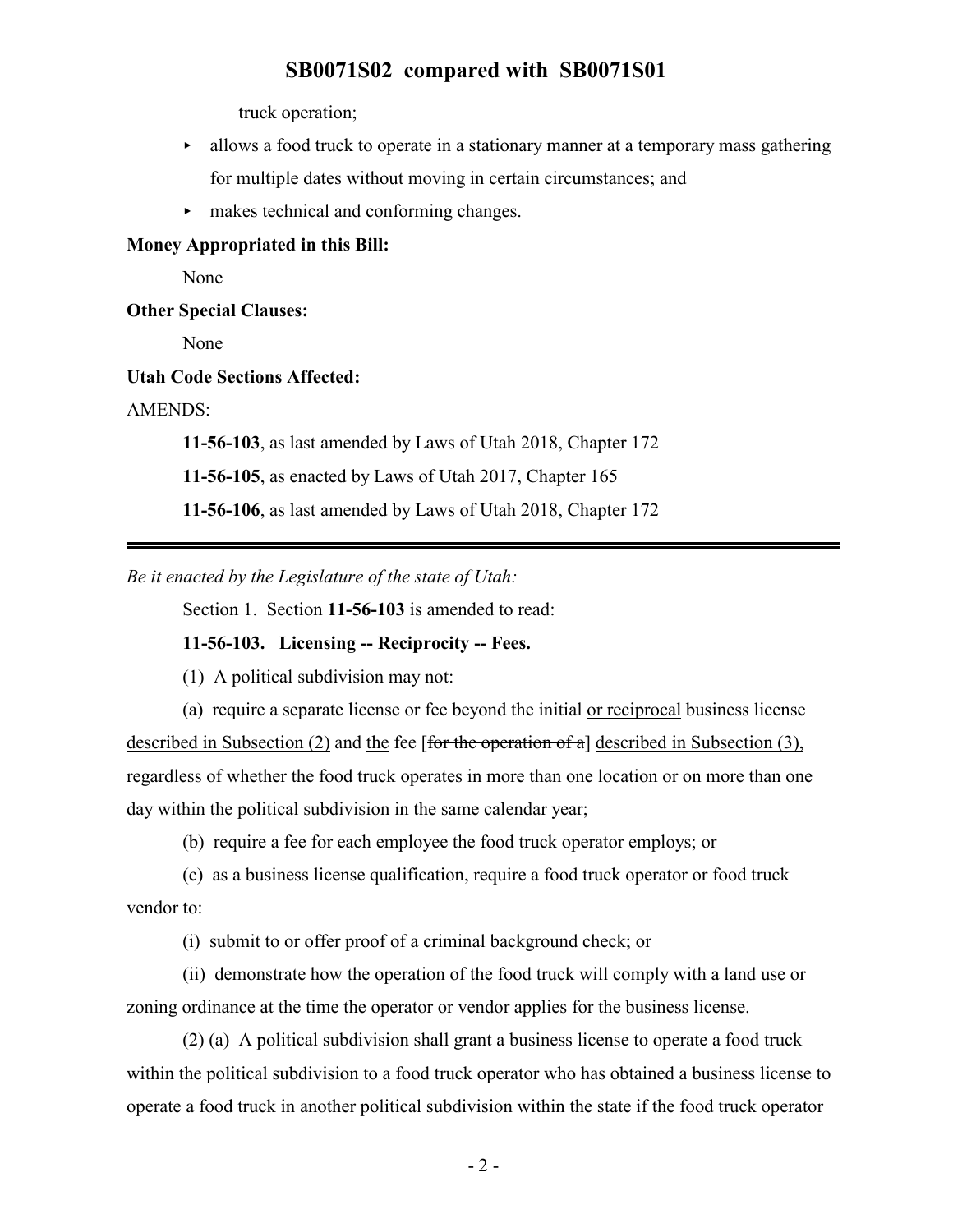presents to the political subdivision:

(i) a current business license from the other political subdivision within the state;

(ii) a current health department food truck permit from a local health department within the state; and

(iii) a current approval of a political subdivision within the state that shows that the food truck passed a fire safety inspection that the other political subdivision conducted in accordance with Subsection 11-56-104(4)(a).

(b) If a food truck operator presents the documents described in Subsection (2)(a), the political subdivision may not:

(i) impose additional license qualification requirements on the food truck operator before issuing a license to operate within the political subdivision, except for charging a fee in accordance with Subsection (3); or

(ii) issue a license that expires on a date earlier or later than the day on which the license described in Subsection (2)(a)(i) expires.

(c) Nothing in this Subsection (2) prevents a political subdivision from enforcing the political subdivision's land use regulations, zoning, and other ordinances in relation to the operation of a food truck to the extent that the regulations and ordinances do not conflict with this chapter.

(3) (a) [A] For an initial business license, a political subdivision may only charge a licensing fee to a food truck operator in an amount that reimburses the political subdivision for the actual cost of [regulating the food truck] processing the business license.

(b) For a reciprocal business license that a political subdivision issues in accordance with Subsection (2), the political subdivision shall reduce the amount of the business licensing fee to an amount that  $\ddagger$ :

 $\{\hat{i}\}$  accounts for the actual administrative burden on the political subdivision  $\{\hat{i}\}$  for processing the reciprocal license $\{\text{; and}\}\}$ 

(ii) does not exceed \$25}.

(4) Nothing in this section prevents a political subdivision from:

(a) requiring a food truck operator to comply with local zoning and land use regulations to the extent that the regulations do not conflict with this chapter;

(b) promulgating local ordinances and regulations consistent with this section that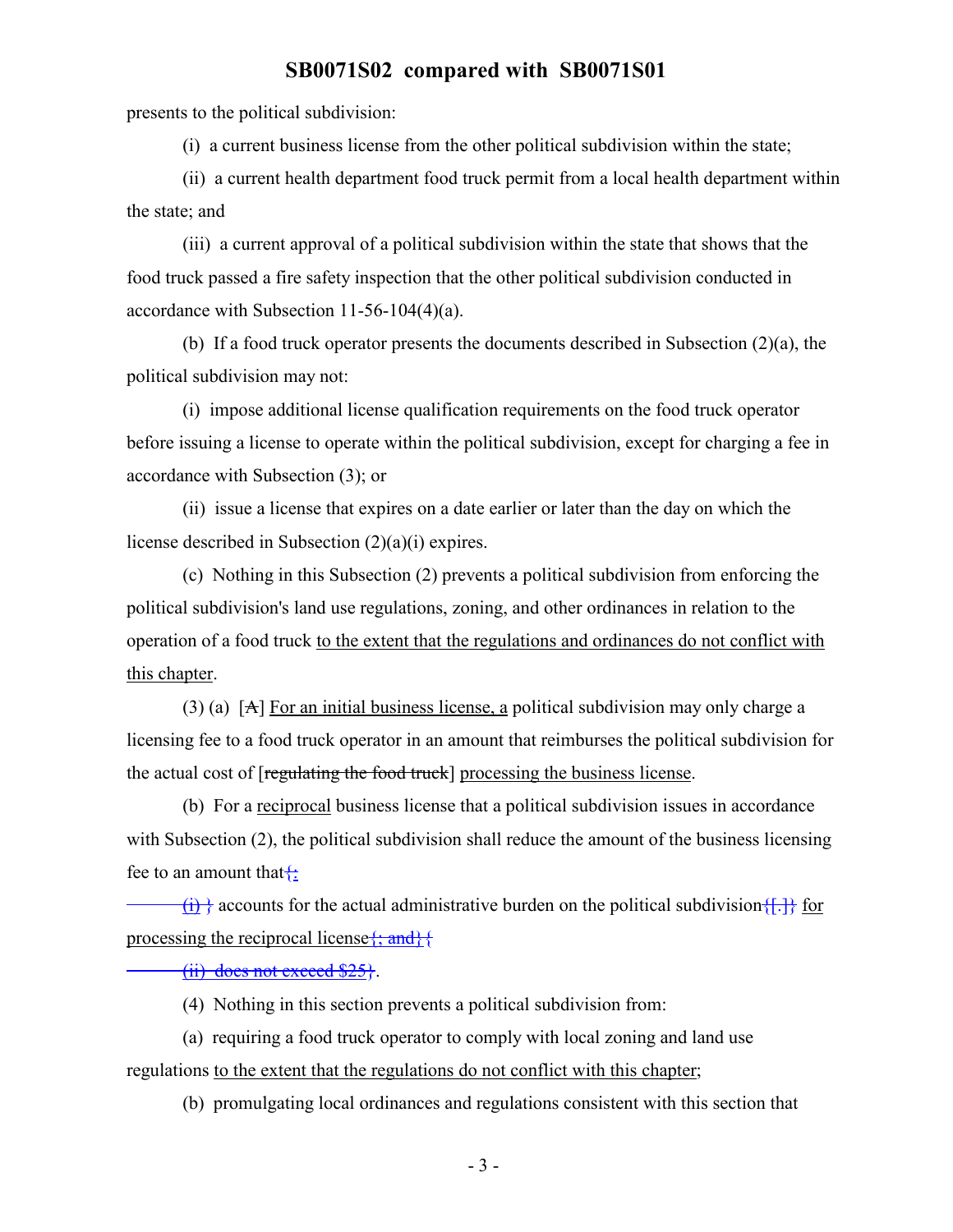address how and where a food truck may operate within the political subdivision;

(c) requiring a food truck operator to obtain an event permit, in accordance with Section 11-56-105; or

(d) revoking a license that the political subdivision has issued if the operation of the related food truck within the political subdivision violates the terms of the license.

Section 2. Section **11-56-105** is amended to read:

## **11-56-105. Food truck events.**

(1) Subject to Subsection (4), a political subdivision may not require a food truck operator to pay any fee or obtain from the political subdivision [an event] any permit to operate a food truck at a food truck event that takes place on private property within the political subdivision, regardless of whether the event is open or closed to the public.

(2) If the food truck operator has a business license from any political subdivision within the state, a political subdivision may not require a food truck operator to pay any fee or obtain from the political subdivision an additional business license or permit to operate a food truck at a food truck event that:

(a) takes place on private property within the political subdivision; and

(b) is not open to the public.

(3) If a political subdivision requires an event permit for a food truck event, the organizer of the food truck event may obtain the event permit on behalf of the food trucks that service the event.

(4) (a) Nothing in this section prohibits a county health department from requiring a permit for a temporary mass gathering.

(b) (i) A food truck operating at a temporary mass gathering that occurs over multiple days may operate in a stationary manner for up to five consecutive days without moving or changing location if the food truck maintains sanitary conditions and operates in compliance with the permitting requirements and regulations imposed on other food vendors at the temporary mass gathering.

(ii) A county health department may not impose a requirement on a food truck described in Subsection (4)(b)(i) that the county health department does not impose on other food vendors operating at the temporary mass gathering.

Section 3. Section **11-56-106** is amended to read: